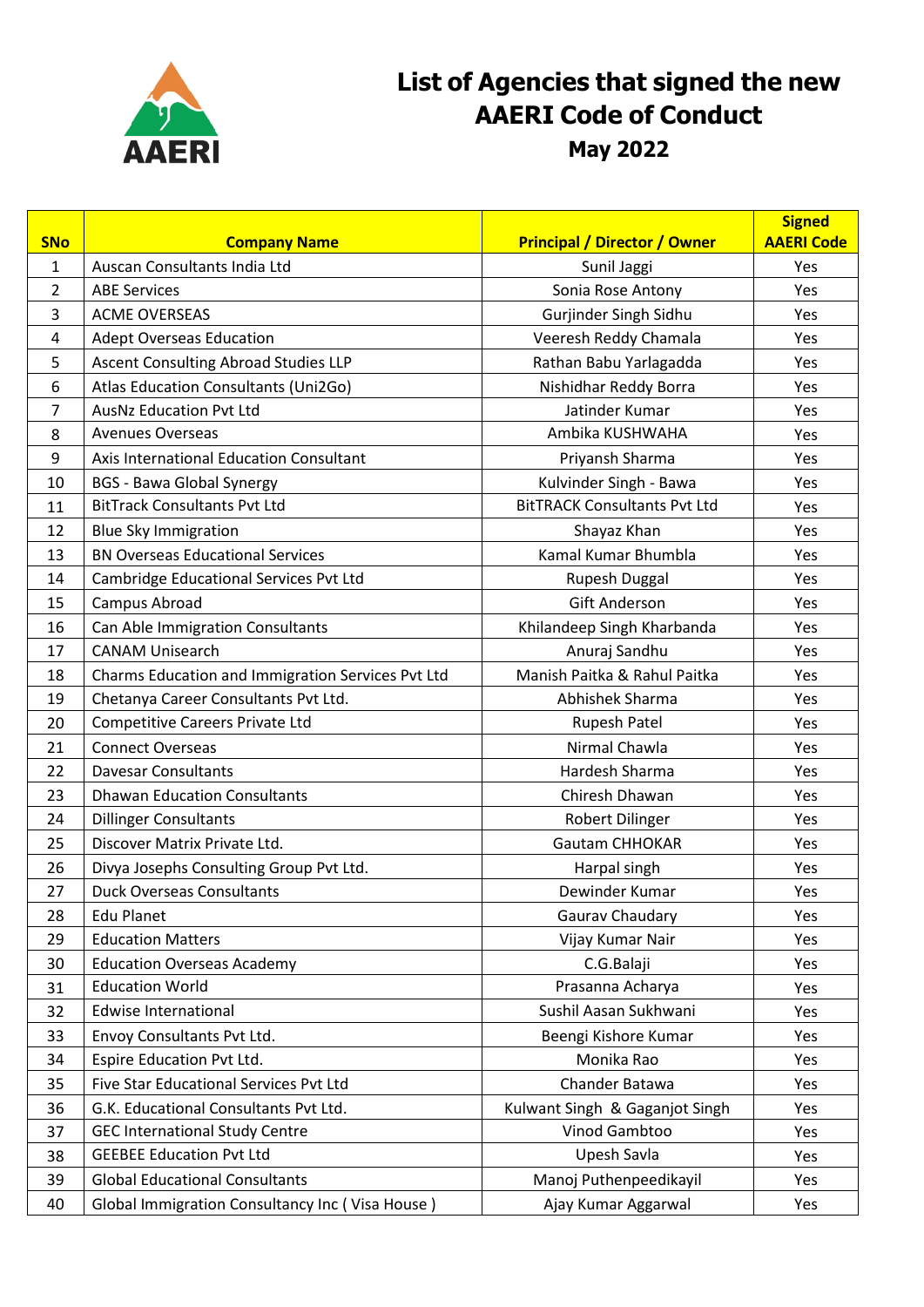| 41 | <b>Global Opportunities</b>                          | Sidharth Gupta                       | Yes |
|----|------------------------------------------------------|--------------------------------------|-----|
| 42 | <b>Global Reach</b>                                  | Ravi Lochan Singh                    | Yes |
| 43 | <b>Global Tree</b>                                   | Srikar Alapati                       | Yes |
| 44 | Globe Edification Pty Ltd.                           | Bikramjit Sidhu                      | Yes |
| 45 | <b>Guleria &amp; Guleria Consultants</b>             | Raj Guleria                          | Yes |
| 46 | Horizon Overseas Studies (P) Ltd                     | Rajesh Kumar                         | Yes |
| 47 | Hyderabad overseas                                   | Sanjeev Rai                          | Yes |
| 48 | <b>IAE Global India</b>                              | Ajit Pal Singh                       | Yes |
| 49 | IDP Education India Pvt Ltd.                         | Pratibha Sen                         | Yes |
| 50 | <b>IEC Consultants</b>                               | Jagdeep Singh                        | Yes |
| 51 | Impel Overseas Consultants Ltd.                      | Amrut Bhutada                        | Yes |
| 52 | Imperial School and Study Centre Pvt.ltd             | Kiran Sawhney                        | Yes |
| 53 | Infinite Opportunities Abroad                        | Gaurav Batra                         | Yes |
| 54 | <b>Interglobal Educational Consultants</b>           | Surdeep Singh                        | Yes |
| 55 | <b>International Academy</b>                         | Mr.Christy Alias Talu Thomas         | Yes |
| 56 | <b>Johar Education Center</b>                        | Johar Bubbly                         | Yes |
| 57 | Jupiter Study Abroad Consultants Pvt Ltd.            | Amith Kauushal                       | Yes |
| 58 | Kangaroo Studies Pvt Ltd                             | Vishal Pathania                      | Yes |
| 59 | KC Overseas Education Pvt Ltd.                       | Pankaj Agrawal                       | Yes |
| 60 | <b>Kumar Marketing Services</b>                      | Ashwin Patel                         | Yes |
| 61 | Man Comp                                             | <b>Rohith Satheesh</b>               | Yes |
| 62 | MWT Education Consultancy Pvt Ltd.                   | Dini Domini                          | Yes |
| 63 | N & N Chopra Consultants Pvt Ltd (TC Global)         | Natasha Chopra                       | Yes |
| 64 | Navigators Overseas Solutions Pvt Ltd.               | Veena Goel                           | Yes |
| 65 | <b>Neptune Educational Consultants</b>               | Parin shah                           | Yes |
| 66 | New Edge Overseas Consultants Pvt Ltd.               | Dayakar Rao Vesapogu                 | Yes |
| 67 | Oasis Immigration & Educational Consultants Pvt Ltd. | <b>Manish Dang</b>                   | Yes |
| 68 | <b>Oceanic Consultants</b>                           | Sanjay Bhaskar                       | Yes |
| 69 | <b>Oxford Travel &amp; Educational Services</b>      | Ashok Kumar Bhatia                   | Yes |
| 70 | <b>Overseas Education Services</b>                   | Dilip Rai                            | Yes |
| 71 | Pac Asia Services Pvt Ltd                            | Pushpinder Bhatia                    | Yes |
| 72 | Perfect Excel Studies Pvt Ltd                        | Dr.Jasprit Kochar, Mrs.Manjit Kochar | Yes |
| 73 | <b>Planet Education LLP</b>                          | Gagan Singh                          | Yes |
| 74 | <b>Precious Education Consultant</b>                 | <b>Hetal Khamar</b>                  | Yes |
| 75 | <b>Pyramid Overseas Education Consultants</b>        | Vikram Shah                          | Yes |
| 76 | Read Abroad Consultants Pvt Ltd.                     | Vandana Mehra                        | Yes |
| 77 | Ryan Consultants Pvt Ltd                             | Rahul                                | Yes |
| 78 | Saga Studies Private Ltd.                            | Sumit Arora                          | Yes |
| 79 | <b>SARC</b>                                          | Gurinder Sadra                       | Yes |
| 80 | Sehdev Travel & Educational Services                 | Divya sehdev                         | Yes |
| 81 | Seven Seas                                           | Gobinda Kumar Saha                   | Yes |
| 82 | <b>Sharpmind Educational Services</b>                | Vikas Jalota                         | Yes |
| 83 | Shreedhar International                              | <b>Biren Patel</b>                   | Yes |
| 84 | <b>SIEC Education Private Limited</b>                | Sonya Singh                          | Yes |
| 85 | Storm International Group (SIG)                      | P. Seshu Kumari                      | Yes |
| 86 | Sophiya Consultants                                  | <b>Gurjeet Singh Walia</b>           | Yes |
| 87 | Southern Seas Education                              | Victoria Sukhia                      | Yes |
| 88 | Storm Education Group Pvt Ltd.                       | Srinivas Reddy Potlolla              | Yes |